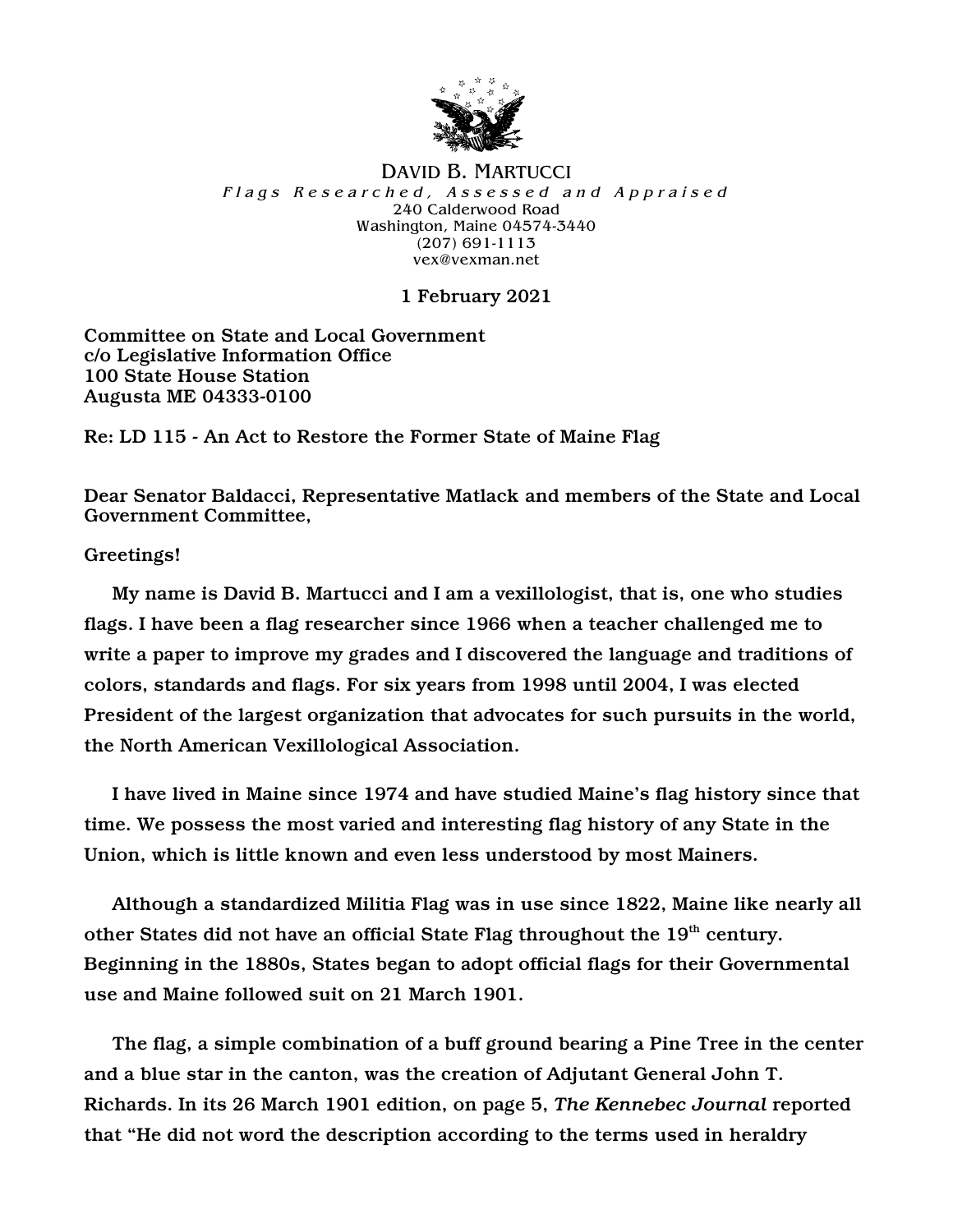because they might be blind to many who are not familiar with them, but the bill in simple comprehensive language set forth General Richards' design."

The paper went on to explain "The design as adopted is preferable in many aspects to the State coat-of-arms … Maine is everywhere known as 'The Pine Tree State' and what could be more appropriate than … the tree should be one of the features of the flag? … Were a flag bearing the pine tree carried through any city the people would say 'There is Maine'."

"Besides being the most appropriate in design, the State flag will be a thing of beauty. The background of buff, the old colonial color, will harmonize perfectly with the green of the tree and the blue pole star and altogether will form a beautiful emblem most fitting in appearance and sentiment to be the standard of the old State of Maine."

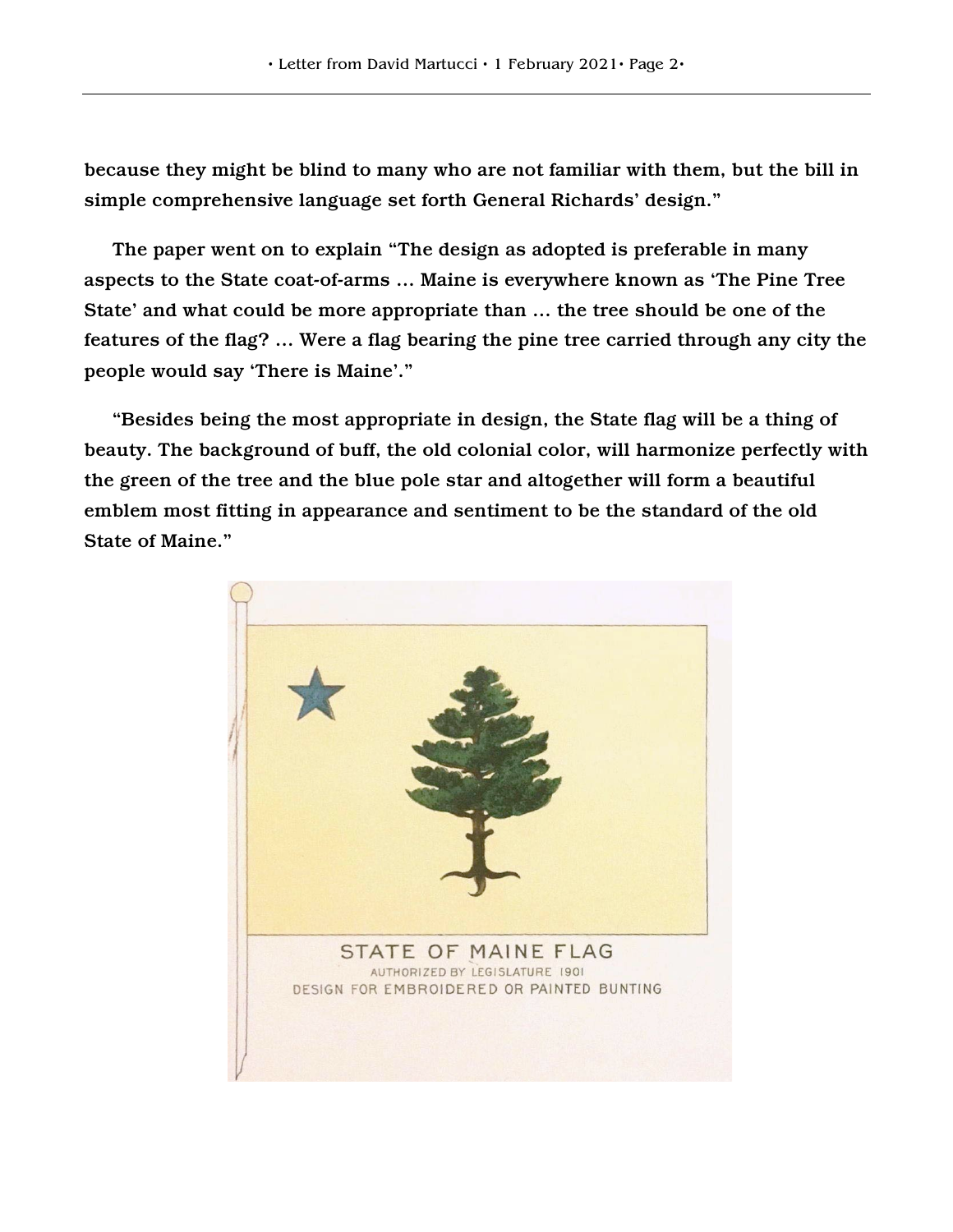The Oxford Democrat. SOUTH PARIS. 3 **MAINE.** APRIL 9. 1901. Boston Herald: Maine's new official flag is buff in color with a green pine tree in the center and a blue star in the upper left hand corner. It is said to be as beautiful as the State it represents. which ought to be enough to make it float most proudly. State. NEW-YORK TRIBUNE ILLUSTRATED SUPPLEMENT **APRIL 21, 1901.** 

MAINE'S NEW FLAG.

From The Boston Herald.

The new official flag of the State of Maine, recently authorized by the legislature, is to be buff in color, with a green pine tree in the centre and-a blue polar star in the upper left hand corner. It is from a design by Adjutant-General John T. Richards. The background of buff, the old colonial coler, will harmonize with the green

tree and the blue star, making a most attractive combination of colors.

The design was also used by the militia both as a military flag and as the design for the buttons of the new uniforms. The Maine Railroad Company, known as "The Pine Tree Line" also used a variant on its conductors uniform buttons. The design was also used by the people of Maine in various capacities.

**Bridgeton, N. J., April 11, 1901.** 4

Maine's new State flag bears a green tree and a blue star on a buff grounda combination never seen in any other

# **The Bridgeton Dioneer**

15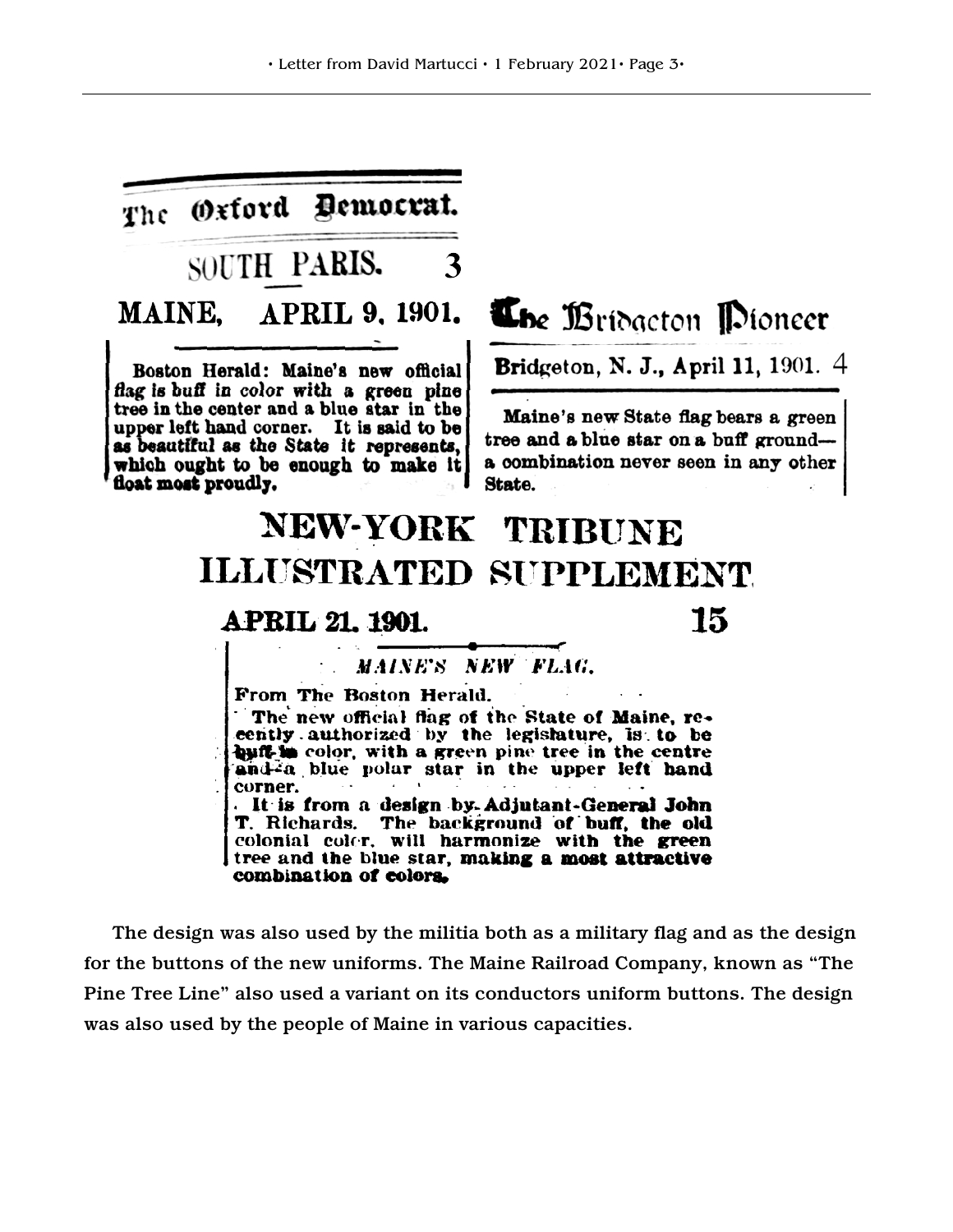

Militia Button, 1901-1909 Railroad Button c.1902





Home Week Guest Badge

Rockland, Maine Old 1908 Souvenir Flag, AYPE, Seattle WA

In 1909, with the legislature containing more ex-Civil War soldiers than ever and following the retirement of General Richards, it was decided to change the flag to be more military-like. Indeed, the description of the new flag could not have been more dissimilar than the 1901 flag, requiring it be made of silk, "…of the following dimensions and design; to wit, the length, or heighth, of the staff to be nine feet,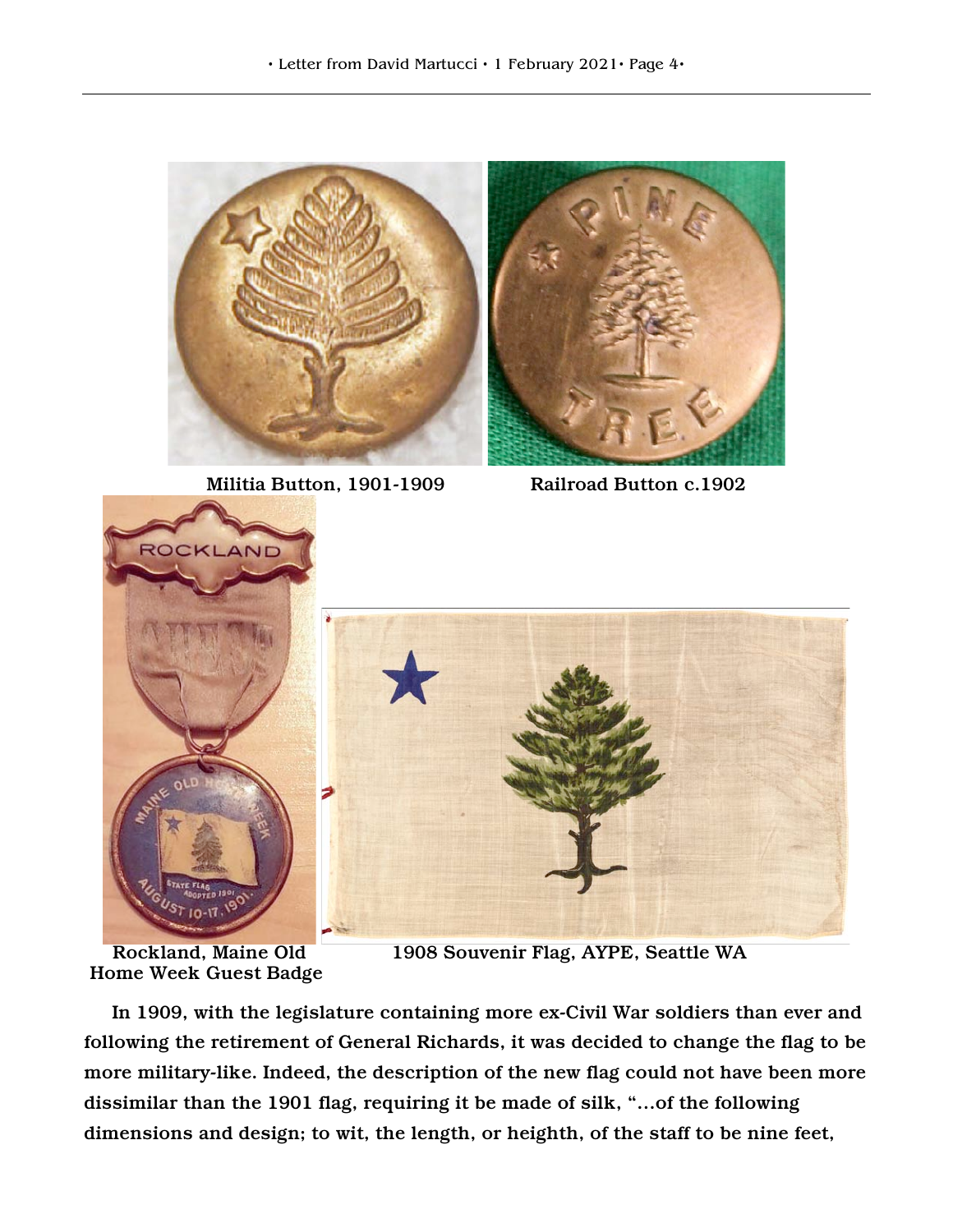including brass spear-head and ferrule; the fly of said flag to be five feet six inches, and to be four feet four inches on the staff; in the center of the flag there shall be embroidered in silk the same on both sides of the flag, the coat of arms of the State of Maine, in proportionate size; the edges to be trimmed with knotted fringe of yellow silk, two and one-half inches wide; a cord, with tassels, to be attached to the staff at the spearhead, to be eight feet six inches long and composed of white and blue strands." There is not one flag in existence that meets these legal specifications today. The flag flying over the State Capitol is not an official Maine Flag! No such flag exists!

In 1991 and in 1996, working with my local representatives in the Legislature, I brought proposals to you to readopt the 1901 flag arguing it was more representative, easier and cheaper to make, and more distinctive than the present flag, which is similar in design to 25 other US State flags. Indeed, Vermont's flag is blue with a coat-of-arms in the center that features a pine tree and a cow on its shield and it is often confused with our flag which features a pine tree and a moose on our shield.

In 2019 the proposal was made again. I pointed out then that the original flag was being used more and more by the people of Maine despite there being an official design that is seldom used. Indeed, following the original simplistic design description, there are many variants but all are easily recognizable as Maine's true flag. These flags can be seen in nearly every town in Maine while the official blue flag is seldom seen.

The people of Maine have spoken. Besides the flags that you can see State-wide, there are countless other items sporting the design available and in use both by the Maine people and those who visit here and are attracted to the design as a quintessential Maine design.

As the *Kennebec Journal* stated in 1901, clearly this basic design says "There is Maine". It is time for the legislature to follow the lead of the people and make this design our official flag once again. Please vote "ought to pass". Thank you.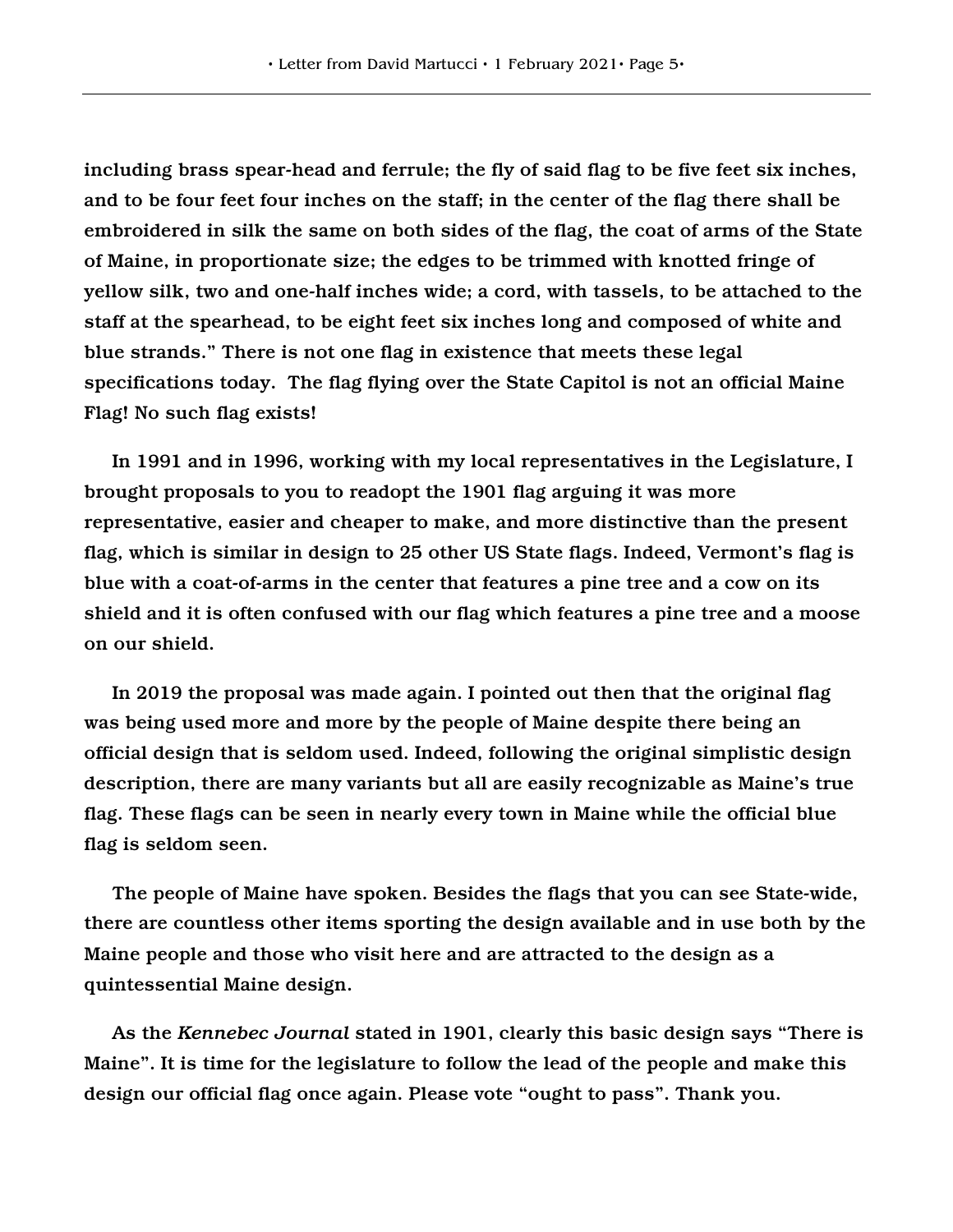First Maine Flag Variants available at the present time





CRW Flags Dirigo Flag Co.



Gettysburg Flag Co. 60Tham Flag Co.







Maine Arts Maine Flag Co.



Maine Stitching Co. Zazzle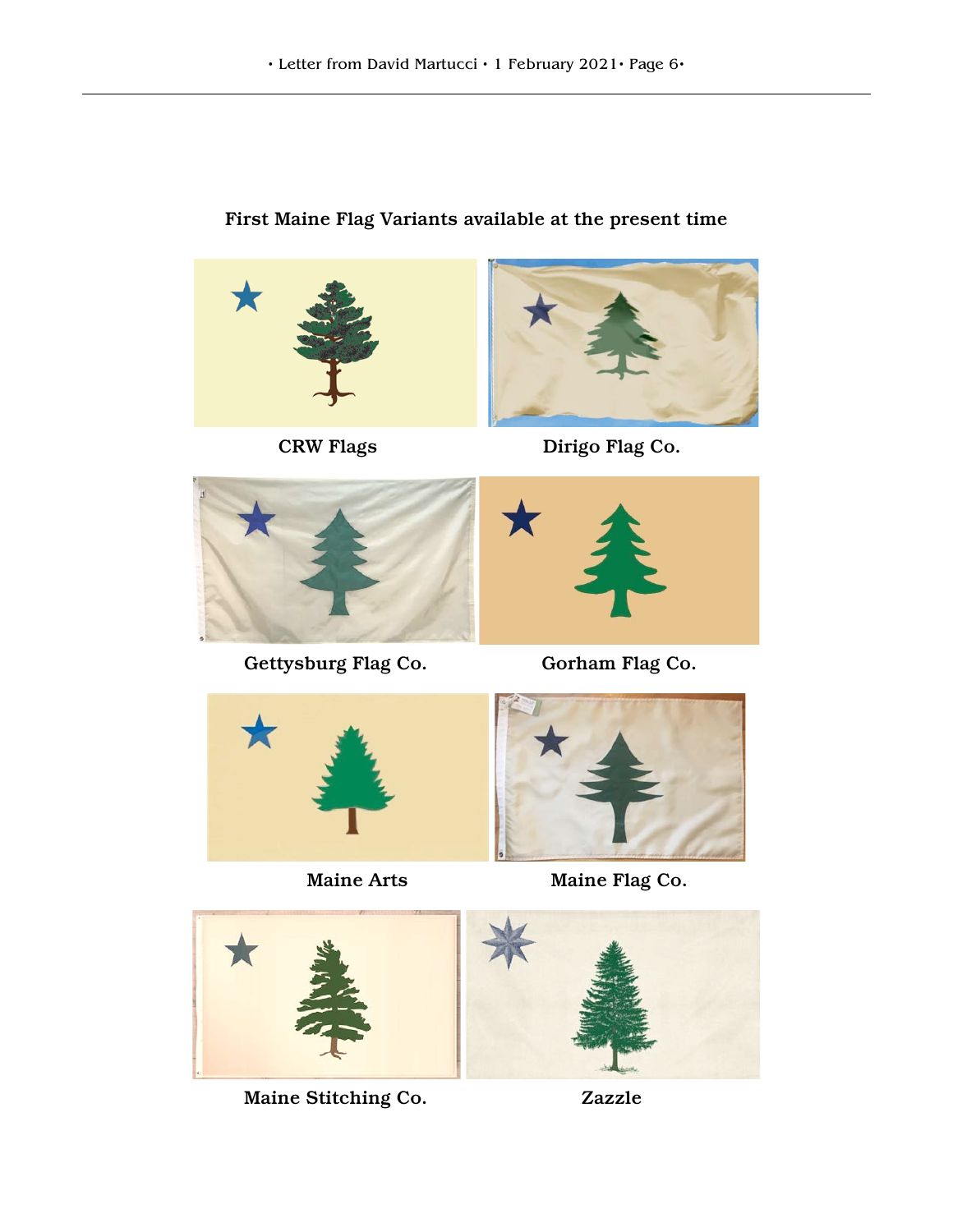## A Small Sample of First Maine Products